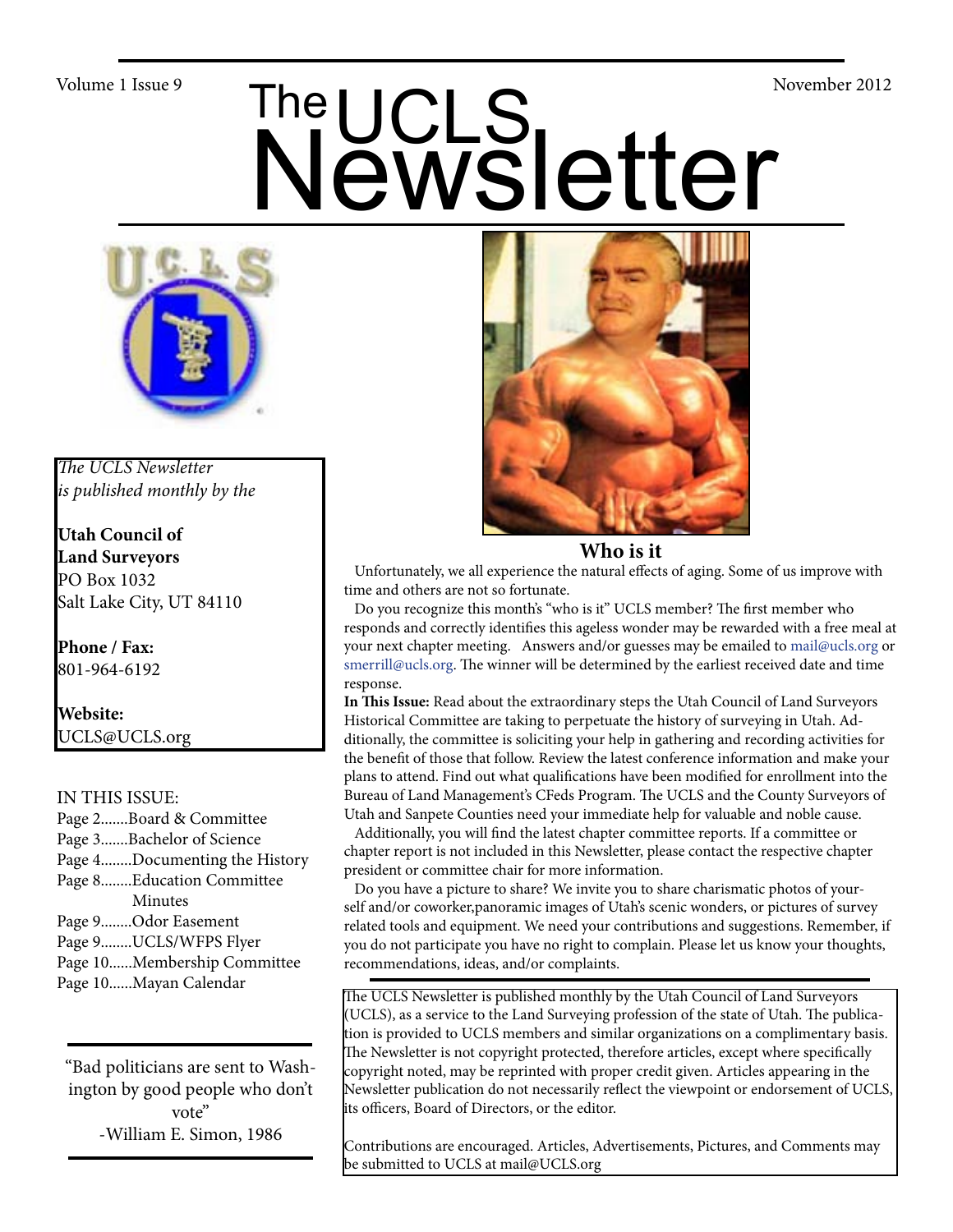#### **UCLS Executive Board 2012**

#### **State Chair**

Brad Mortensen 3268 S. 930 W. Syracuse, UT 84075 (801) 363-5605 btmort@earthlink.net

#### **State Chair Elect**

Ernest D. Rowley 3648 W. 6050 S. Roy, UT 84067 (801) 399-8353 erowley@co.weber.ut.us

#### **Past State Chair**

Michael W. Nadeau 5226 W. Ashland Rose Dr. Herriman, UT 84065 (801) 569-1315 mnadeau@merid-eng.com

#### **NSPS Governor**

Steven Keisel 604 S. Blossom Circle Fruit Heights, UT 84037 (801) 512-4338 svkeisel@gmail.com

#### **West Fed Representative**

Ronald Whitehead 1801 N. Wittwer Lane Santa Clara, UT 84765 (435) 634-5780 ronw@washco.state.ut.us

#### **Book Cliffs Chapter President**

Jerry Allred PO Box 605 Duchesne, UT 84021 (435) 738-5352 jdallred@ubtanet.com

#### **Book Cliffs Chapter Representative**

David Kay 85 S. 200 E. Vernal, UT 84078 (435) 789-1017 dkay@uintahgroup.com

#### **Color Country President**

Scott P. Woolsey 43 S. 100 E. Suite 100 St. George, UT 84770 (435) 628-6500 scottwoolsey@alphaengineering.com **Color Country Chapter Representative** Kenneth Hamblin 59 N. 2120 E. Circle St. George, UT 84790 (435) 673-3075 khamblin@infowest.com

**Utah Council of Land Surveyors Executive Board and Committees**

#### **Golden Spike President**

David K. Balling 198 E. Shadowbrook Lane Kaysville, UT 84037 (801) 295-7237 dkballing@msn.com

**Golden Spike Chapter Representative** Dallas Buttars 4646 S. 3500 W. Suite 300 West Haven, UT 84401

(801) 731-4075 isurveying@aol.com

#### **Salt Lake Chapter President**

David Mortensen 231 W. 800 S. Ste A Salt Lake City, UT 84101 (801) 363-5605 davidmortensen@clcassoc.com

#### **Salt Lake Chapter Representative** Jeff Searle 1975 W. 6440 S. West Jordan, UT 84084 (801) 569-1315 jsearle@merid-eng.com

#### **Timpanogos President**

Dennis P. Carlisle 867 S. Anna Ekins Lane Genola, UT 84655 (801) 362-8669 dpcarlisle1957@gmail.com

**Timpanogos Chapter Representative** Dan Knowlden Jr. 563 N. 1420 E. Spanish Fork, UT 84660 (801) 955-5606 surveydanpls@gmail.com

#### **Administrative Secretary**

Susan Merrill PO Box 1032 Salt Lake City, UT 84110 (801) 964-6192 srmerrill@ucls.org

**Chapter Vice Presidents: Book Cliffs** John R. Slaugh jrs@timberlinels.com **Color Country** J. Curt Neilson ncurt@cedarcity.org **Golden Spike** Chris B. Balling chris.balling@guestar.com **Salt Lake** Joe D. Richardson rsinc2002@hotmail.com **Timpanogos** Kevin Bishop kevin.oakhills@gmail.com

#### **Chapter Secretary/Treasurer**

**Book Cliffs** Arneldon T. Davis ndavis@sbtnet.com **Color Country** Roger M. Bundy nrbsurveying@infowest.com **Golden Spike** Doug L. Graham landsurvdg@aol.com **Salt Lake** Steven J. Dale steve.dale@wvc-ut.gov **Timpanogos** Dan E. Knowlden Sr. dknowlden@civilscience.com

#### **Committees & Committee Chairs**

**Legislation** Dale Robinson drobinson@sunrise-eng.com **Education** Dan Perry perrydl@uvu.edu **Publication** Steve Keisel Keith Russell svkeisel@gmail.com keith@ensignutah.com **Standards & Ethics** Matt Clark mountainlands@xmission.com **Membership** David Bronson dabronson@sanjuancounty.org **Public Relations** James Couts james.couts@ecislc.com Testing Darryl Fenn dfenn@merid-eng.com **Workshop & Convention** James Olschewski Scott Bishop jolschewski@utah.gov sbishop@horrocks.com **Historical** K. Greg Hansen gregh@haies.net **Construction Survey** Lance Greer lgreer@wwclyde.net Russell Flint russ@flintutah.com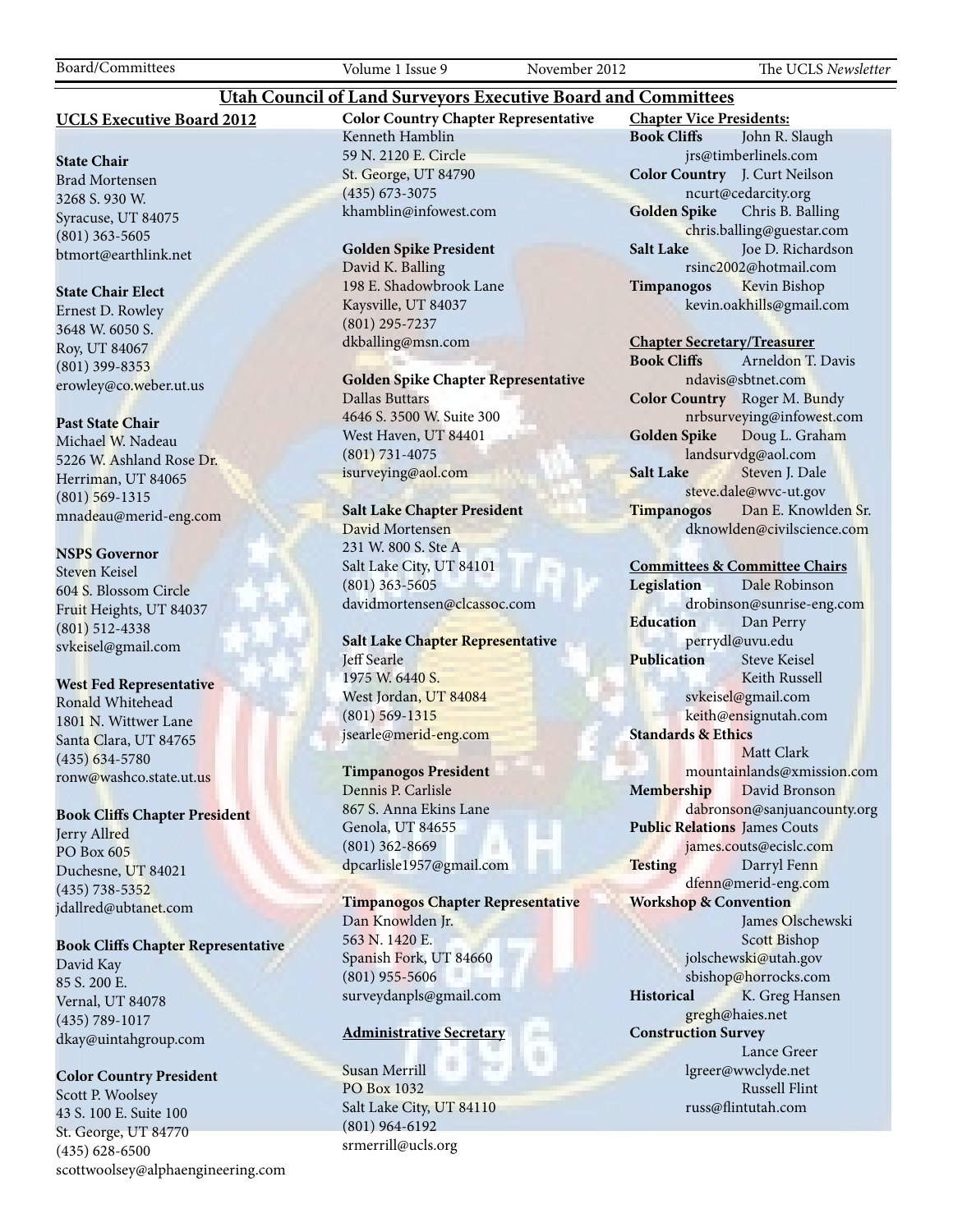#### **Bachelor of Science - Geomatics Fall 2012**

 The Geomatics BS degree prepares students for a profession in Geomatics on a state, regional, national and international level in public, private and academic settings. Geomatics is a subject of Geospatial Science which not only includes classical land surveying but this profession has now grown to encompass integration, acquisition, modeling, analysis, and management of geospatial reference data used in disciplines such as; land surveying, civil engineering, cartography, geographic information systems (GIS), geodesy, and remote sensing.

- **• Admission Criteria:** UVU has an open enrollment policy which we also use in the Geomatics Program. We invite you to enroll if you are interested in understanding and measuring the Geospatial world around you.
- • **Course Articulation:** The following courses may be taken at SLCC to fulfill requirements for the Geomatics degree at UVU.
- **Please Note:** Additional General Education courses are required for graduation beyond the SLCC AAS in Geomatics.

| <b>SLCC</b>                        | <b>Course Title</b>                               | <b>SEM</b>     | <b>UVU</b>                  |
|------------------------------------|---------------------------------------------------|----------------|-----------------------------|
| Course                             |                                                   | CR             | Equivalent                  |
| <b>SVT 1010</b>                    | Introduction to Surveying                         |                | <b>SURV 1020</b>            |
| <b>SVT 1030</b>                    | Surveying Field Techniques I                      | 3              | <b>EGDT 1400</b>            |
| <b>SVT 2030</b>                    | Surveying Field Techniques II                     | 3              | <b>EGDT 2400</b>            |
| <b>SVT 2050</b>                    | <b>Legal Descriptions</b>                         | 3              | <b>SURV 2320</b>            |
| <b>SVT 2200</b>                    | Public Records                                    | 2              | <b>SURV 2360</b>            |
| SVT 2110 and<br><b>GEOG 1780</b>   | Photogrammetry<br>Remote Sensing of the Earth     | 3<br>3         | <b>SURV 2210</b>            |
| SVT 2160 and<br><b>SVT 2170</b>    | Land Boundary Law I<br>Land Boundary Law II       | 2<br>2         | SURV 1903*<br>(SURV 3340)   |
| <b>SVT 2290</b><br><b>SVT 2100</b> | Applied Surveying Drafting<br>Land Development    | 3<br>3         | SURV 1902 **<br>(SURV 3030) |
| SVT 2040 and<br><b>SVT 1120</b>    | Control Surveys<br>Surveying Math II              | 3              | <b>SURV 3010</b>            |
| <b>EDDT 1040</b>                   | Introduction to Auto CAD                          | 3              | <b>EGDT 1040</b>            |
| <b>EDDT 2190</b>                   | Civil Drafting                                    | $\overline{2}$ | <b>EGDT 2730</b>            |
| <b>GEOG 1800</b>                   | Geospatial Technology                             |                | <b>GEOG 1901</b><br>$***$   |
|                                    |                                                   | 3              | (GEOG) 3630)                |
| <b>MATH 1060</b>                   | Trigonometry                                      | 3              | <b>MATH 1060</b>            |
| <b>MATH 2040</b>                   | <b>Statistics for Applied Science</b>             | 4              | <b>MATH 2040</b>            |
| <b>ENGEL 2100</b>                  | <b>Technical Writing</b>                          | 3              | <b>ENGL 2310</b>            |
| <b>CIS 2010</b>                    | Business Computer Proficiency (B-) grade required | 3              | <b>DGM 2010</b>             |

\* Will fill the SURV 3340 course requirements, but not Upper Division Hours

- \*\* Will fill the SURV 3030 course requirements, but not Upper Division Hours
- \*\*\* Will fill the GEOG 3630 course requirements, but not Upper Division Hours

#### **• UVU Graduation Requirements:**

- 1. Completion of a minimum of 125 semester credits required for a BS degree; at least 40 credit hours must be up per division courses.
- 2. Overall grade point average 2.5 or above with a minimum of 3.0 GPA in all Geomatics courses. No grade lower than a "C" in core discipline courses including: Geomatics, Measurement, Legal, and Surveying Practice core.
- 3. Residency hours: minimum of 30 credit hours of Geomatics courses through course attendance at UVU, with at least 10 hours earned in the last 45 hours.
- 4. Completion of General Education and specified departmental requirements. Students are responsible for completing all prerequisite courses.

#### • **Academic Advising:**

If you have further questions regarding this major, you may contact the following academic advisors: Utah Valley University: Jessie Stewart, CS 635, 801-863-6597

Salt Lake Community College: Katrina Green, Taylorsville, Redwood Campus SI 209 (801) 957-4858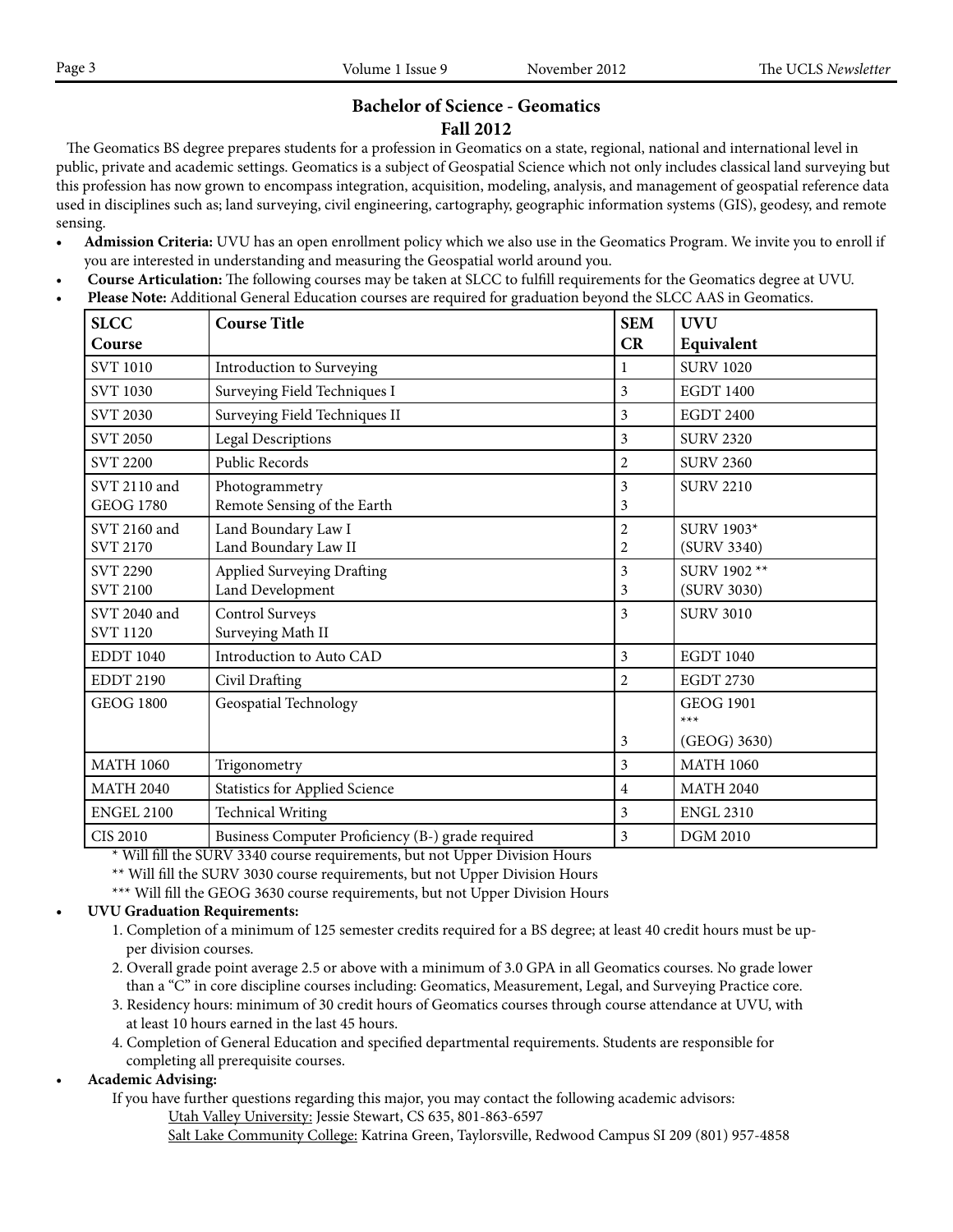#### **Documenting the History of the UCLS and Surveying in Utah**

 The UCLS Historical Committee has two assignments to prepare articles; "The History of Surveying in Utah" and "The History of the Utah Council of Land Surveyors". Last month we submitted our first article, "The History of Surveying in Utah". This publication is about the early explorers and surveyors that had an impact on our state from the mid nineteenth century to the beginning of the twentieth century. It is an interesting read that just touches the surface of the states early history and will soon be placed on the UCLS's website. Our predecessors did an excellent job of documenting the works of these early explorers and surveyors.

 Are we doing our part to document the history of surveying today? Probably not as well as we should, certainly not as well as our predecessors. That is the purpose behind this article. We are asking all surveyors to submit their biographies and photos, and become part of the unique legacy of surveying in Utah. More importantly however, we need to track down biographies, obituaries, photos, documents and other information pertaining to our mentors, employers, and past surveyors throughout the state. Those surveyors that introduced us to surveying and help ignite the passion we have for our profession.

 The only way the Historical Committee can accomplish this task is with the help of the UCLS members. Do you have some personal memories or unique survey experiences to share? Did you work for or with some of the great surveyors and/or survey firms of the past? We will accept any stories you want to share. Help us with any leads on families, widows and friends of past surveyors and survey firms. We need to "Follow the Footsteps" of our forefathers in capturing and document this important history before it is too late and becomes obliterated or lost.

 There is a UCLS questionnaire form that can be downloaded off the UCLS website or send any information to anyone of the following:

Greg Hansen (Hansen and Assoc. - Brigham City 435-723-3491 gregh@haies.net)

Dan Perry (UVU Associate Professor- Provo 801-863-8525 perrydl@uvu.edu)

Jerry Fletcher (Salt Lake City jf\_caddman@yahoo.com)

#### **What Is It?**

We received numerous responses to the "what is it" query in the October 2012 Newsletter. Evidently, there were many of our members who had the opportunity and pleasure of using chaining grip tool. The following members (listed in the

order received) correctly identified the tool and its purpose:

| Kyle Cook           | Oct 10, 9:33  |
|---------------------|---------------|
| Kevin Bishop        | Oct 10, 9:45  |
| Lynn Curt           | Oct 10, 10:01 |
| Scott Bishop        | Oct 10, 10:12 |
| Corbin Van Nest     | Oct 10, 10:16 |
| Dale Harris         | Oct 10, 10:22 |
| Marie Woodin        | Oct 10, 10:27 |
| <b>Boyd Stewart</b> | Oct 10, 2:17  |
|                     |               |



 The tape-pulling-plier (chaining grip) was patented by Arthur J. Higgins on February 20, 1951 as United States patent #2,542,249. The invention is described as a double action hand grips, and its purposes are to provide a hand operated grip for the use of engineers, surveyors, electricians, or mechanics which can readily by applied to a chain, tape, wire, or like object with even pressure thereon, and which can easily be released and slid to a new position thereon without being required to be released there from; to provide a double action spring grip with non-converging parallel gripping faces evenly applied to one of said objects with such leverage as to support the pull thereon under the usual condition encountered in the art. However, Lynn Curt provided an axillary purpose for the tool:

 This is an old set of mini chrome knuckles. They were used when corners were staked and previously friendly neighbors became unfriendly. I always liked the smaller size because they were easier to carry and you could always slip them on to any two fingers (either hand) very quickly when needed. It's nice to see some of these old tools still around!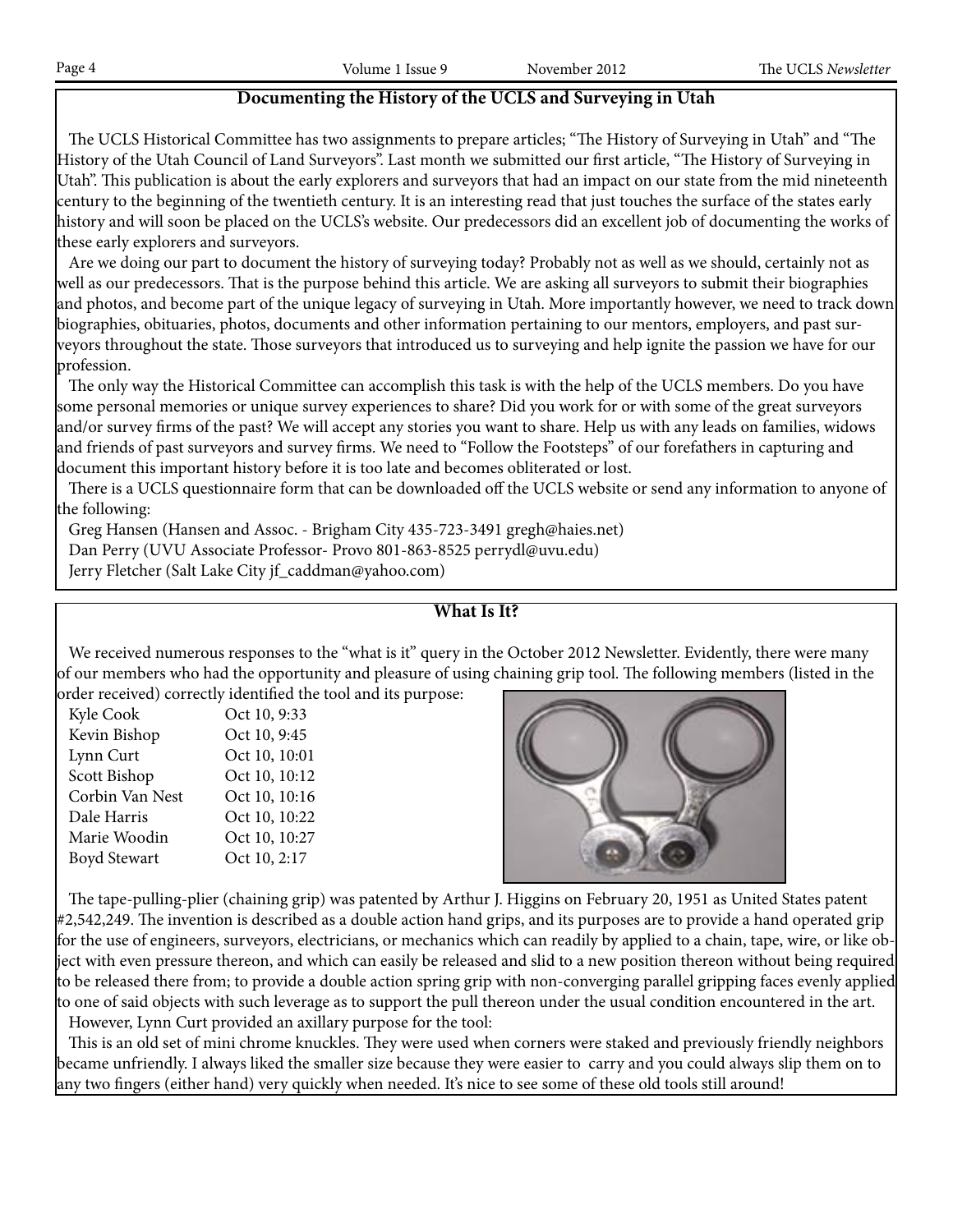The Historical Society would like to place a members profile section in the UCLS monthly newsletter to share our experiences and get to know our fellow professionals. Please fill out and return the questionnaire along with a photo of yourself if you would like to participate.

 It is important that we also profile some of our mentors. If there was a surveyor that made an impact on your career and you would like to share that experience or something that they may have impressed upon you. Please send a photo and a paragraph or so of what you would like to share.

**Personal Profile:**

**Name: UCLS Chapter: Year began surveying: What made you decide to be a surveyor? Major Accomplishments: What was your most challenging survey and why? Everyone has a crazy survey story what's your most unique survey experience? Best piece of advice:**

Send to Greg Hansen: gregh@haies.net or Jerry Fletcher: jf\_caddman@yahoo.com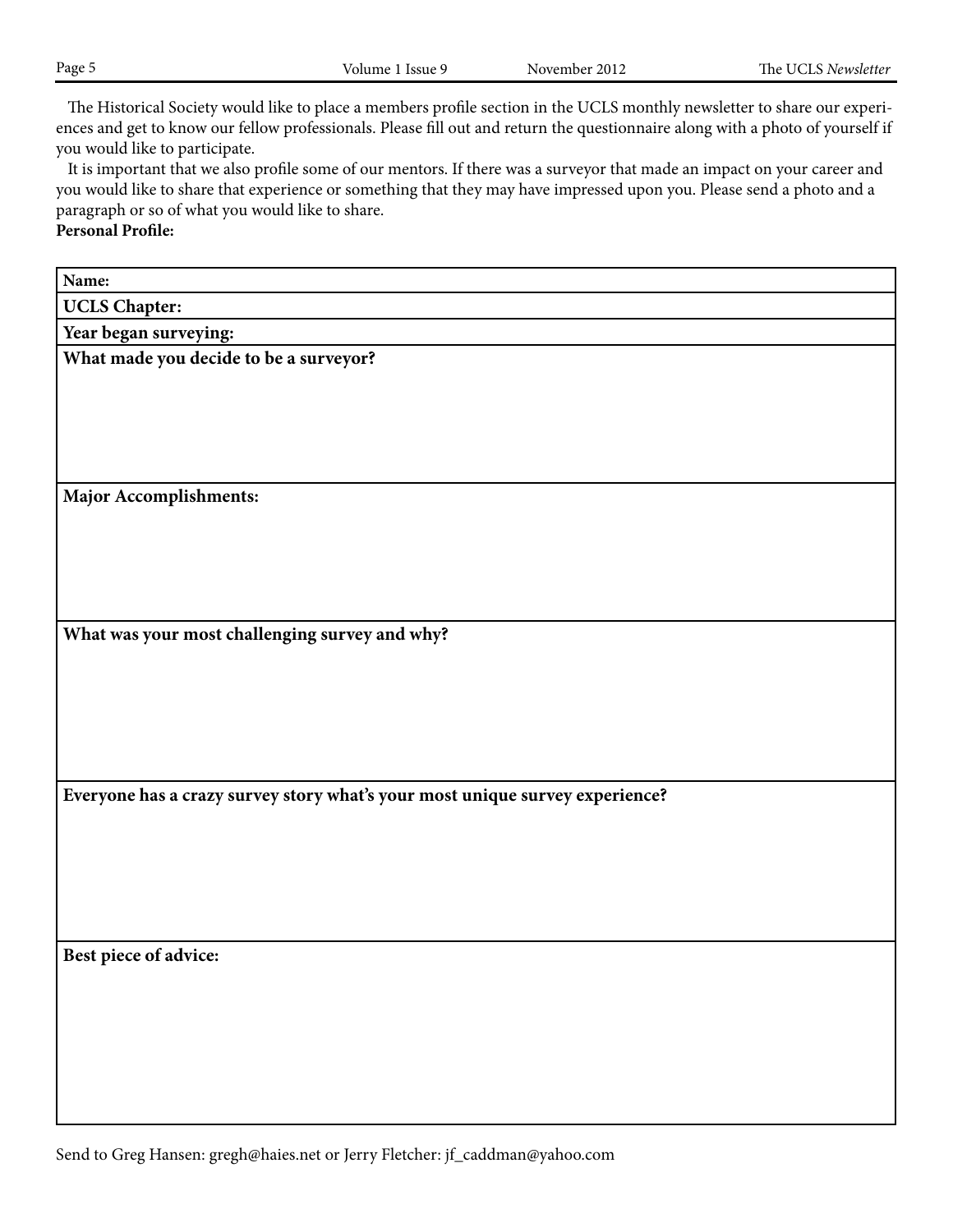Page 6 Volume 1 Issue 9 November 2012 The UCLS *Newsletter*



The UCLS Convention Committee is pleased to announce the location and date for the UCLS Annual Convention for 2013 which will be held at the South Towne Expo Center, 9575 South State Street, Sandy, Utah on February 26 – 28, 2013.

We have moved the convention up north to involve our sister agencies and as many of our out-of-state organizations as would like to come. You will notice that we have expanded this year's convention by an extra day and will be starting on Tuesday and concluding Thursday afternoon. We are very happy to announce the NSPS Student Competition will also be joining us at our convention.

Our keynote speaker for the conference will be Charlie Tucker. Charlie provided a brief presentation last year on Rail Road Surveying and he has agreed to come back and provide an encore presentation to us.



In addition to Charlie some of the featured speakers will be centered on property and water rights and surveying right in Utah. We are pleased to have Assistant Attorney General Charles Stormont, The Office of the Property Rights Ombudsman – Brent Bateman, Water Rights, Surveying/Machine Grading, Field to Finish as well as several other wonderful breakout sessions.



We will be having the scholarship auction once again to help our students and upcoming Professionals. There are Totally Awesome door prizes. We have arranged a Hospitality Suite for Tuesday night right after our first sessions. So come be wowed, learn a lot and look for more information as the convention gets closer.



**Don't Forget To Vote November 6, 2012**

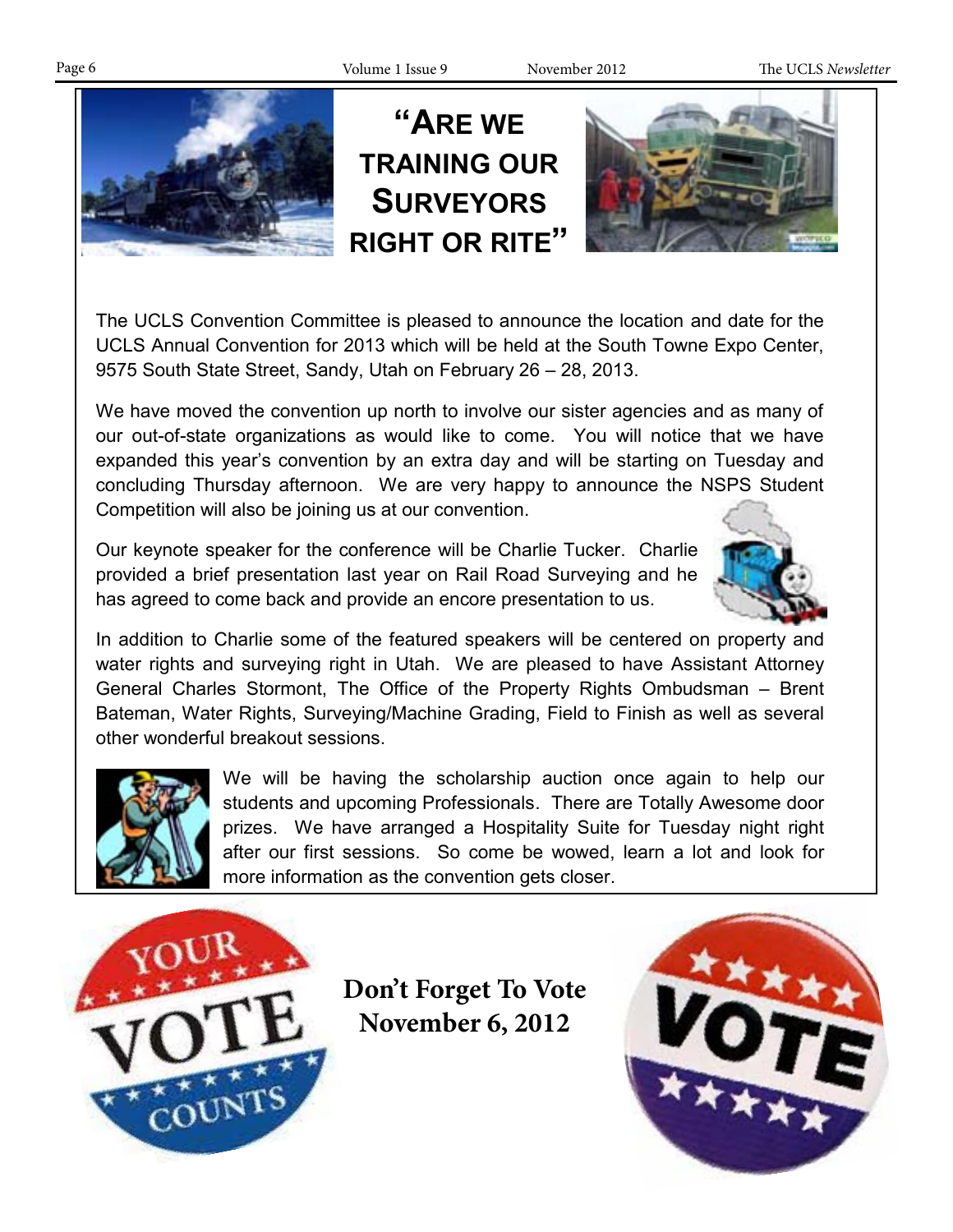## **Timpanogos Chapter**

By: Dennis Carlisle & Kevin Bishop

 We had a good meeting on Thursday with many surveyors in attendance, some for the first time or at least the first in a few years. The room was filled to capacity. We had a couple of Geomatics students from UVU there for the fist time. We talked about nominations for Chapter and State offices of UCLS and promoted participation in committees and chapter. We gave updates regarding the 2013 Convention to be held in Salt Lake, reported on the Fall Forum and talked about general news of the UCLS.

#### **Golden Spike Chapter** By: David Balling

 We did not meet in October. Our next meeting is on **November 15** (third Thursday). The meeting will be held at **12:00**, at the Layton Golden Corral. ECI will be addressing us on the surveying affairs in the company, and an announcement will be coming. We will have nomination forms for the upcoming UCLS elections and hope you will take the opportunity to get involved. Please come and learn with us, socialize with great people, and leave with a good feeling in your stomach.

#### **New Qualification for CFeds Program**

 The Certified Federal Surveyor (CFedS) Program has recently modified the qualification for enrollment in the program. Pre-registered/pre-licensed applicants who have passed the National Council of Examiners for Engineering and Surveying (NCEES) Fundamentals of Surveying examination are now eligible to enroll in the program. Pre-registered/pre-licensed applicants who pass the CFedS examination will not become certified until they become registered/licensed in at least one state, territory or the District of Columbia. In the interim between passing the CFedS examination and becoming registered, they will have the same continuing education and renewal requirements as a CFedS.

 The CFedS Program was developed to ensure that land boundary surveys for federally recognized tribes, individual Indians or Alaska Natives are executed in accordance with accepted professional standards and are in compliance with the current policies and legal interpretations of the Department of the Interior and Bureau of Land Management. The Program consists of seven courses, a certification examination and required continuing education courses. There are currently more than 550 CFedS registered in 44 states. For information about how to register, the CFedS Program, or to find a CFedS in your area, go to: www.cfeds.org.

Attention UCLS members:

 The UCLS has become aware that the Utah Division of Wildlife Resources (DWR) is currently "seeding and chaining" the area of the Wood Hollow Fire in Sanpete and Utah Counties. According to the DWR, "bulldozers will drag huge chains across the area" breaking and ripping up the soil and anything on it, including section corners.

 The UCLS is planning a "Section Corner Preservation Blitz" on November 10th, 2012 (weather permitting) to help locate, visually mark, and record as many existing Section Corners in the chaining area as possible. We would like to invite as many UCLS members and their family, friends, co-workers, and associates who are willing and able to support this activity. Plans are not yet finalized, but it is safe to say that there will probably be at least two meeting places that morning: the cities of Fountain Green and Fairview.

 If you have the ability to spend a day searching for section corners with some old and new friends, please RSVP ASAP to Susan Merrill at: srmerrill@ucls.org

 We certainly appreciate your support in this endeavor. Sincerely,

> James J. Couts, PLS UCLS PR Committee Chair



**A Thanksgiving Poem**

May your stuffing be tasty, May your turkey plump, May your potatoes and gravy have nary a lump. May your yams be delicious and your pies take the prize, and may your Thanksgiving dinner stay off your thighs!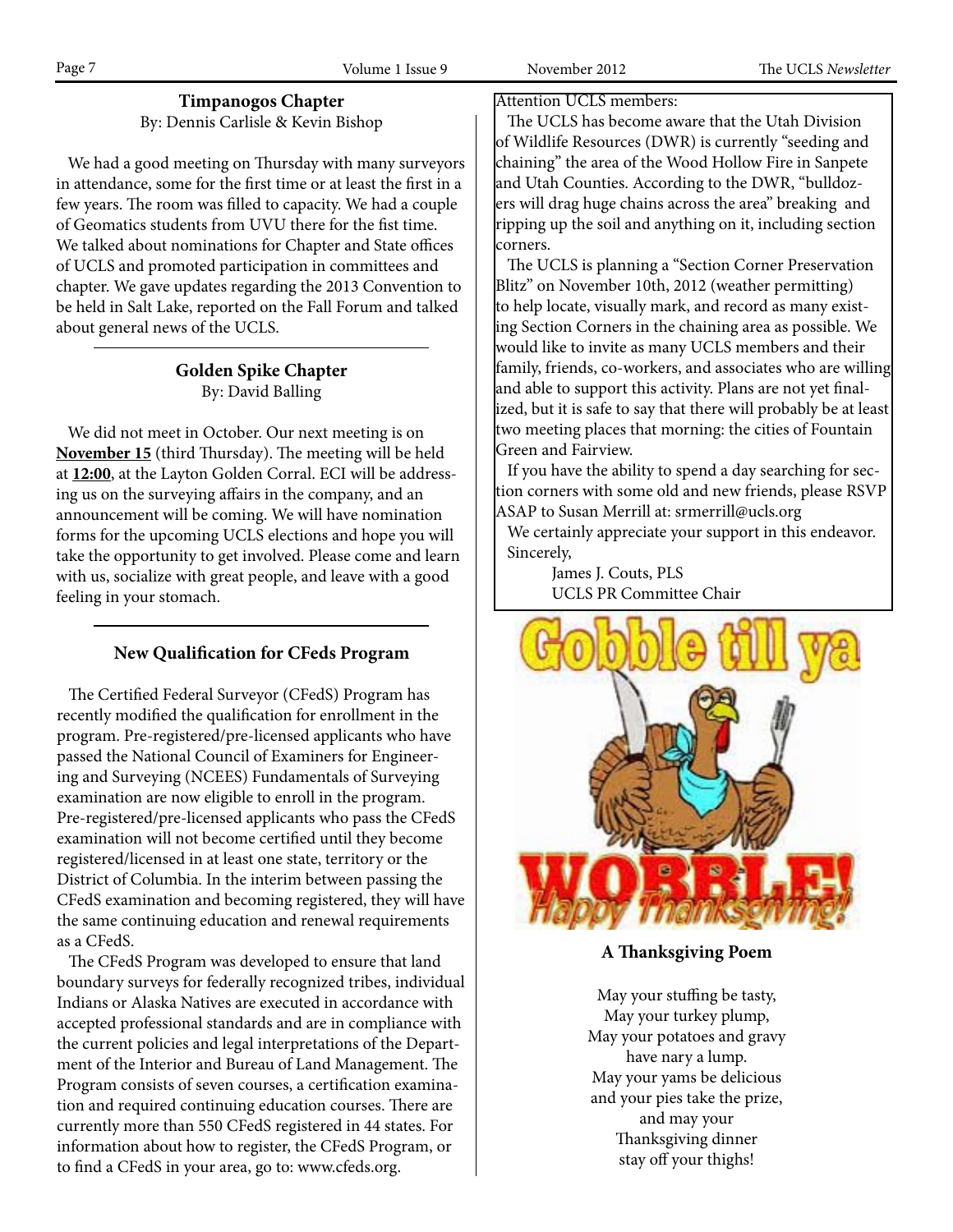#### **UCLS Education Committee Meeting Minutes** Meeting Held October 30, 2012

Present: Dan Perry, Chris Moore, Dave Balling

Meeting was held via Google-Talk and Google Circles (Video Conference Meeting) which everyone seemed to enjoy once we got the bugs worked out and everyone's software and equipment working. Way better than traveling (time, hassle, risk, and money) for a meet.

#### **Assignment Follow-ups:**

 Chris Moore contacted several chapter presidents and asked them to remind their members in the next few chapter meetings that UCLS needs donation items for the scholarship auction. We are still unsure as to how effectiveness of this assignment. Perhaps another approach would work better.

#### **Discussion Items:**

#### **1. Scholarship Funding**

 This is considered to be our highest priority agenda item because we need to keep the tradition of soliciting our members and local businesses to continue contributing to the UCLS Scholarship Fund Auction with the intent that one day it could be self-sustaining. We decided the silent auction was the most effective and easiest to manage with similar returns as other styles.

#### **2. UCLS Scholarship Donations Needed**

 We still are in great need of financial support for certain or HELP with contributions of items for auction. Please look around your office for old equipment, instruments, promotional items (t-shirts, etc.) that we can auction off in the 2013 convention.

#### **3. Education Initiative**

 Several Scholarships are available to Geomatics/Surveying students on a national and local basis including our own UCLS scholarship. Each of these are encourage by both SLCC and UVU via the internet and classroom reminders. These two schools will continue to encourage students to fill-out the applications completely because in all likelihood they will get some award from some of these scholarships.

 In an effort to encourage continuing education we previously discussed the idea of having some time of surveying fundamentals knowledge assessment at the annual convention. We discussed using the typical sample questions from the common NCEES FS exam test samples or from a few different authors like Cold and others. 15-20 question on various topics could be presented to each member attending the conference (in their packet) then a solution sheet could be presented between speakers or while the next speaker gets ready then we could provide some sort of door prize to those who could show they answered the question correctly. Obviously, we need to work out the details. But the idea is to make a knowledge assessment fun and interesting yet revealing to members about what they should know and perhaps provide then some impetus to improve their fundamental knowledge.

 We will be checking with the UCLS board regarding the idea of UVU and/or SLCC providing workshops, seminars, short classes on various pertinent and related topics to the fundamentals practices of surveying. These would count as PDH's but would be much more rigorous than the typical PDH hours that are accumulated during the convention. Teachers for these courses would be provided by various local experts.

#### **New Assignments:**

1. Each member of the committee will contact one or more businesses soliciting them for donations to be used in the silent auction or as door prizes. Each will report back by the end of this week and each will continue this approach at least until the end of the year.

2. Dave Balling with contact the Board regarding the implementation of seminars/workshops, etc. on Nov. 17th and will report back to the committee

3. Dan Perry will meet with UVU Continuing/Community Education program people to find opportunities to develop and provide surveying seminars/workshops and will report back to the committee about details including costs, etc.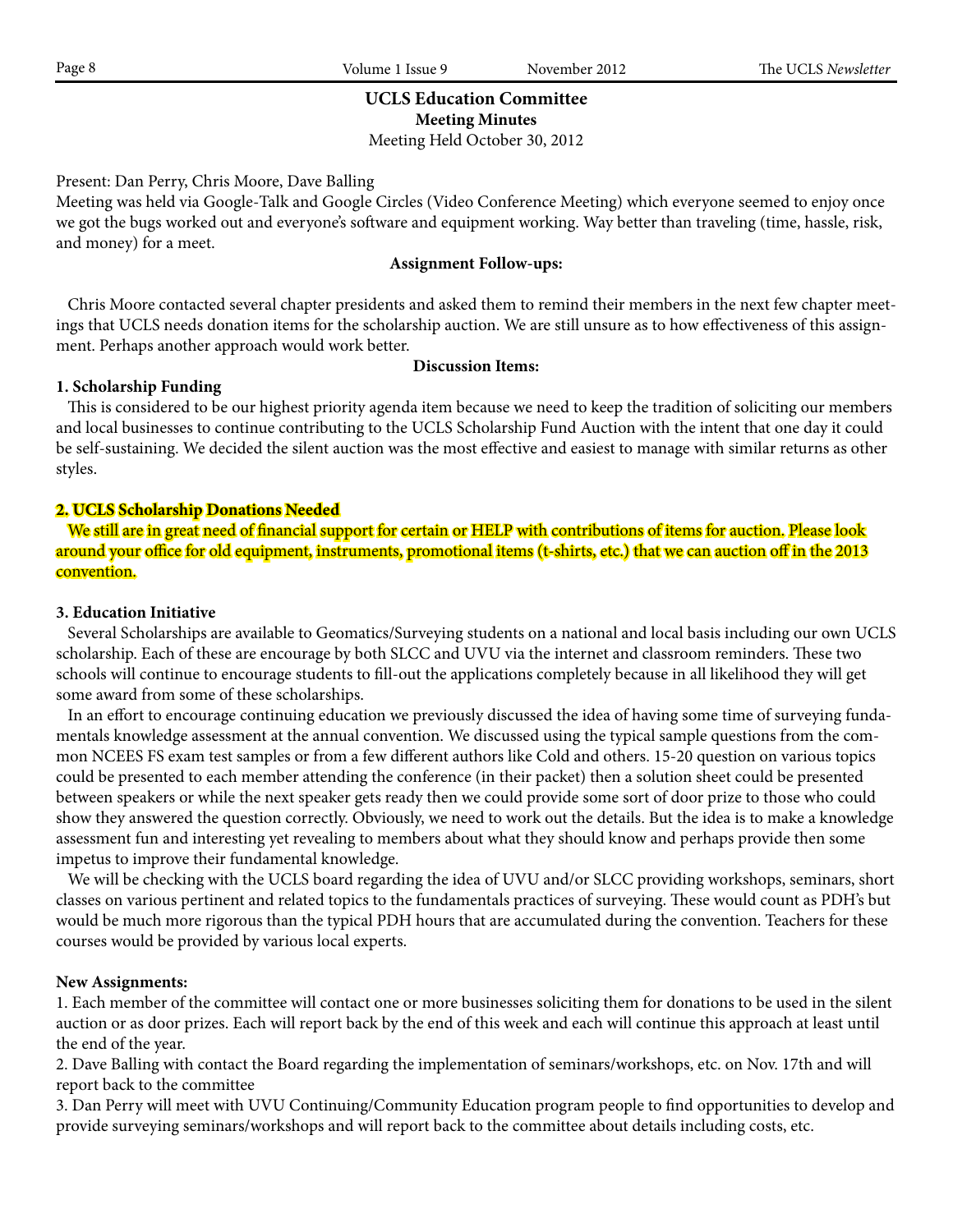#### **Odor Easement** S.L.C School District Annexation to Salt Lake City Book 2004P Page 135

 Grantee's interest shall be subject to a perpetual and assignable easement and rights over grantee's property in favor of Salt Lake City corporation, it's successors, and assigns, for discomfort, and annoyance, or the like, as may inherent in, or may arise or occur from or during the operation of waste water treatment and other facilities, including but not limited to wetlands, settling ponds, canals, estuaries, lagoons and the like, and including any additions, expansion, or replacement of said facilities, at 1365 West 2300 North, Salt Lake City, Utah. Such discomfort, annoyance, or the like may include but are not limited to odors, offensive smells, insects, and birds.

 In perpetuity, said easement and rights and the burden thereof, together with all things which may be alleged to be incidental to or to result from the use and enjoyment of said easement and rights, shall constitute permanent burdens and servient tenements on grantee's property, and the same shall run with the land and binding upon and enforceable against all successors in rights, title or interest to said property and shall be unlimited as to frequency.

 Grantee acknowledges and consents to the discomfort, annoyance, and the like, associated with the easement and rights in favor of Salt Lake City corporation, its successors and assigns. Grantee shall have no right for any claim, damages, demands, actions, costs and charges for injury, illness, nuisance, mental anguish, depreciation of value of property or it's use, property damage, and other liabilities, including attorney's fees against Salt Lake City corporation, it's successors or assigns, arising out of associated with the operation of waste water treatment or similar facilities including but not limited to wetlands, settling ponds, canals, estuaries, lagoons, and the like, and including any additions, expansion, or replacement of said facilities, at 1365 West 2300 North, Salt Lake City, Utah.

# UCLS/WFPS In Conjunction with Prosoft, is pleased to announce the... Autodesk Field  $\mathcal{T}^o$  Finis Kick off your UCLS/WFPS 2013 conference experience with ProSoft's Nationally Recognized Technical Expert, Shawn Herring for an informative workshop that takes you from "Field to Finish" and demonstrates the new survey functionality in AutoCAD® Civil 3D®. Whether it's a simple plat survey or a 1,000-lot subdivision, AutoCAD® Civil 3D® offers a single solution for importing, analyzing, and managing survey data. From the field to the office and back to the field again, you can import fieldbooks, perform traverse analysis, edit survey observations, create contours, and lay out parcels and alignments - all from one application. Tuesday, February 26, 2013 at the South Towne Expo Center from 2:00 pm to 5:00 pm Relax afterwards in the ProSoft/Monsen Engineering Hospitality Suite. Stop in for food, prizes and the opportunity to mix and mingle with your industry peers. ProSoft A Proud Sponsor of UCLS For Over 13 Years!! **Monsen Engineering Survey Equipment Provided by**